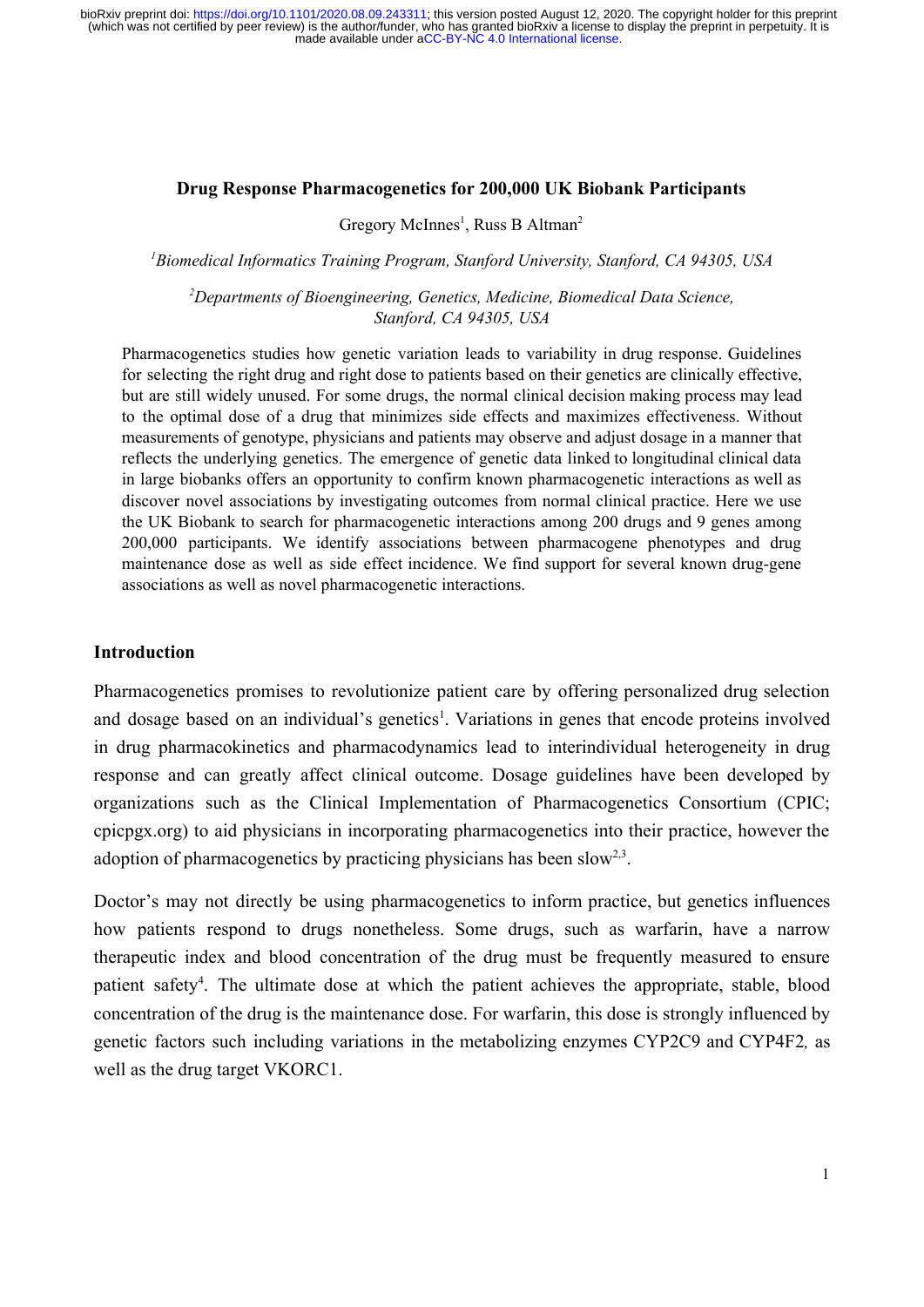In other instances genetic variation may lead patients to be at higher risk for side effects. The frequently prescribed drug simvastatin has well known pharmacogenetic interactions with SLCO1B1 that can lead to simvastatin-induced myopathy<sup>5</sup>. Individuals with poor functioning SLCO1B1 are at higher risk for simvastatin-induced myopathy. CPIC guidelines for simvastatin recommend that individuals with poor functioning SLCO1B1 take a reduced simvastatin dose or a different drug altogether.

Numerous pharmacogenetic drug-gene relationships have been discovered, but most pharmacogenetic studies are small and narrowly focused. The use of electronic health record and biobank scale data as a means for pharmacogenetic discovery and validation of known relationships has been proposed, but until recently databases linking clinical data with genetic data for a large number of patients were unavailable<sup>1,6</sup>. Biobanks offer an opportunity to retrospectively assess known drug-gene relationships in a clinical setting as well as offer the opportunity to discover new drug-gene associations. Biobanks and electronic health records have been used to perform targeted association studies between genomics and response to individual drugs<sup>7</sup> as well as characterize frequency of pharmacogenetic alleles in populations<sup>8[,](https://paperpile.com/c/7YLZw0/im9c+mhTf)9</sup>, but studies of drug response across a large number of drugs have not yet been performed.

The UK Biobank has now been widely used to perform genome-wide association studies on a wide variety of traits, but it also includes primary care data from the United Kingdom's National Health System<sup>10</sup>[.](https://paperpile.com/c/7YLZw0/ilTN) This dataset offers longitudinal, structured clinical data for more than 220,000 participants that includes diagnoses, laboratory tests, and prescription data. This dataset offers a unique opportunity to identify associations between drug response phenotypes and genetics. Here we present a retrospective pharmacogenetic analysis linking drug exposure for 200 drugs to clinical outcome using the UK Biobank primary care data. We focus on two types of clinical outcomes of interest: maintenance dose and side effect incidence.

## **Methods**

## *Pharmacogenetic Allele Calling*

We investigated drug-gene relationships for nine important pharmacogenes in the UK Biobank for 222,114 participants using primary care data from the National Health System, provided by the UK Biobank<sup>10</sup>. The pharmacogenetic alleles used in this study were derived from a previously reported procedure, described here in brief<sup>8</sup>. The genetic data used in this study was imputed from the Axiom Biobank Array for each participant. We included nine genes in our analysis: *CYP2B6, CYP2C19, CYP2C9, CYP2D6, CYP3A5, CYP4F2, SLCO1B1, TPMT,* and *UGT1A1*. The proteins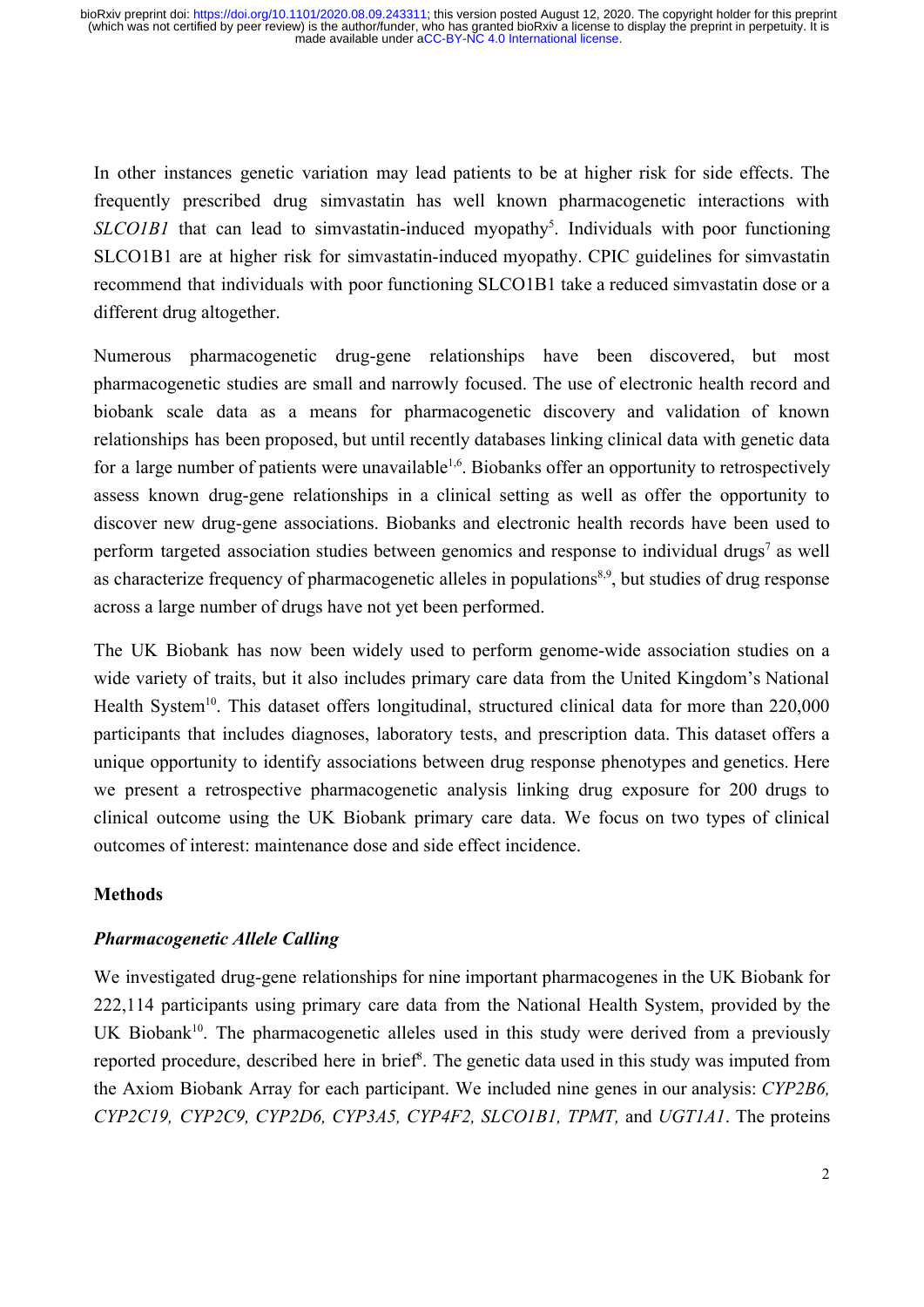encoded by these genes play critical roles in drug pharmacokinetics and each is included in a CPIC dosing guideline for a drug. We assigned pharmacogenetic phenotypes for each gene using PGxPOP (https://github.com/PharmGKB/PGxPOP). The analysis was limited to individuals of European descent, defined as participants who self-reported as European and were confirmed as European using principal component analysis.

## *Drug Dosage Association with Pharmacogenetics*

Drugs used in this study were derived from the PharmGKB curated drug list  $(\frac{https://www.pharmgkb.org/downloads}{https://www.pharmgkb.org/downloads}, \frac{drugszip}{1}$  $(\frac{https://www.pharmgkb.org/downloads}{https://www.pharmgkb.org/downloads}, \frac{drugszip}{1}$  $(\frac{https://www.pharmgkb.org/downloads}{https://www.pharmgkb.org/downloads}, \frac{drugszip}{1}$ . For each drug, we extracted prescription information from the UK Biobank primary care prescription data by matching the drug name and brand names in the prescription data. Dosage information and drug quantity was extracted using a regular expression that searched within the drug description. Combination therapies were excluded from our analysis.

We calculated maintenance dose by determining the average milligrams of drug per day for the last five prescriptions of each drug. This was done by calculating the total milligrams of drug administered for a single prescription divided by the number of days until the next prescription. We then averaged the milligrams of drug per day over the five most recent prescriptions. We excluded prescriptions with a dose quantity outside two standard deviations from the mean quantity across all participants for that drug. Subjects were required to receive a minimum of five prescriptions to be included in the analysis. We required drugs to have a minimum of 50 subjects with a maintenance dose to be included.

We divided the analysis of maintenance dose associations into three groups of drug-gene pairs. First, we investigated the relationship between drug-gene pairs that have an existing CPIC guideline. This indicates a strong level of evidence of a relationship between a drug and a gene. Second, we investigated drug-gene pairs which have some level of evidence in PharmGKB, but no existing CPIC guideline. These pairs still have some prior evidence indicating an association, but not enough to develop a dosage guideline. Third, we investigated all other drug-gene pairs where an interaction is indicated in DrugBank<sup>12</sup>[.](https://paperpile.com/c/7YLZw0/2c34) Data was grouped within each gene by predicted phenotype. For example, for *CYP2C9* participants were put into bins by metabolizer class (normal metabolizers (NM), intermediate metabolizers (IM), and poor metabolizers (PM). Phenotype groups with less than ten participants for a drug are excluded from analysis.

Association between maintenance dose and pharmacogenetic phenotypes was tested for 200 drugs using two types of non-parametric statistical association tests. We used both a Kruskal-Wallis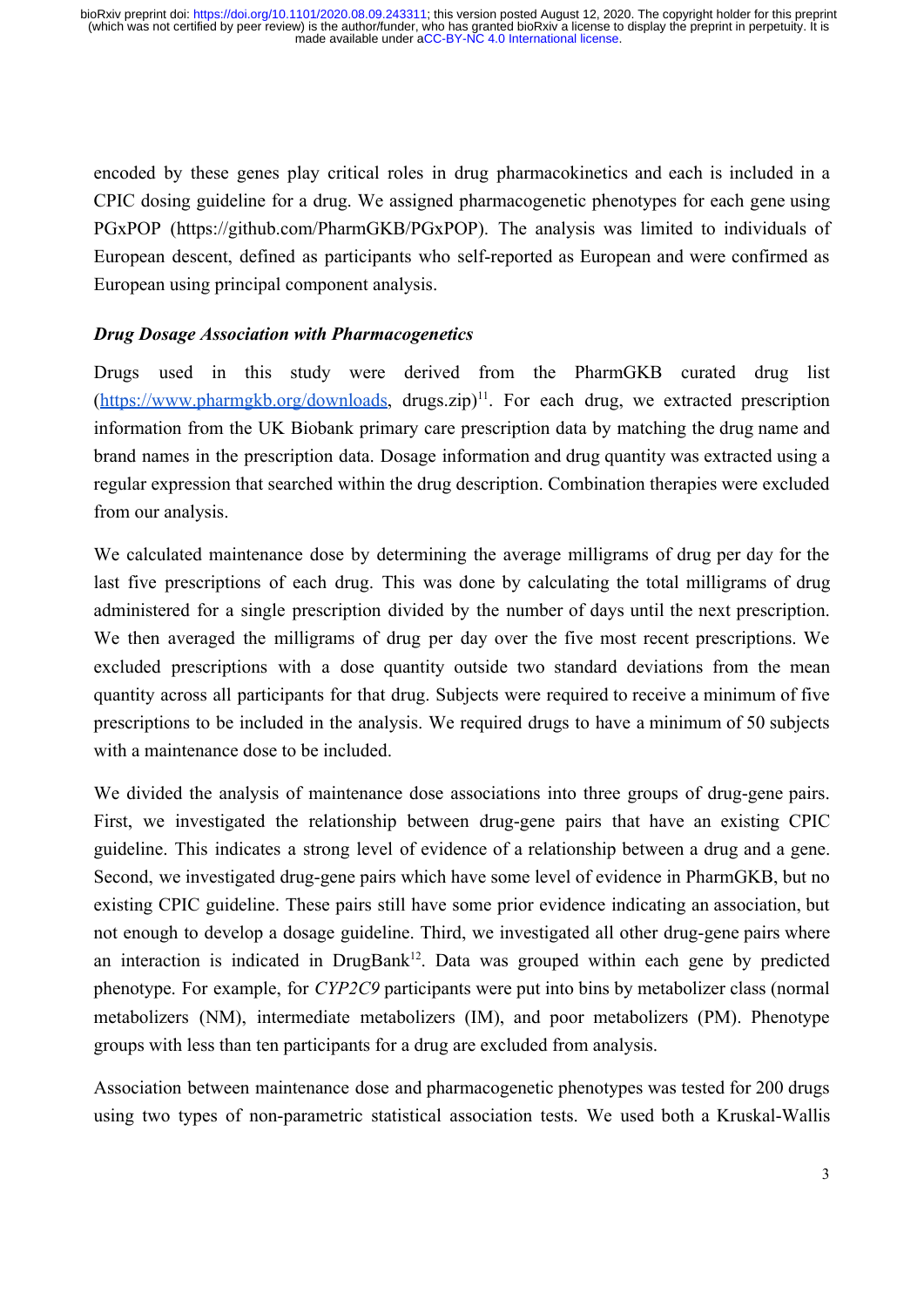one-way analysis of variance and Jonckheere-Terpstra trend tests to test for associations between each drug and gene pair. Both types of tests are necessary to detect various types of relationships between dosage and genetics. First, the Kruskal-Wallis test is used to identify any pharmacogenetic phenotype (e.g. CYP2C9 PMs) that have a significant difference in the dosage from other metabolizer classes. Second, Jonckheere-Terpstra tests for an ordered relationship in ranked groups. This is a natural fit for pharmacogenetic phenotypes since there is an inherent order in function which may lead to a linear relationship with dosage (e.g.  $NM > IM > PM$ ). Resulting p-values are adjusted using a Bonferroni correction accounting for the multiple tests performed.

We tested the impact of the intronic *CYP2C19* variant rs3814637 on warfarin dose. We used a two-sided Jonckheere-Terpstra test on the allele dosage against the warfarin maintenance dose. Allele dosage was determined as the sum of the alternate alleles for rs3814637.

# *Drug Side Effect Association with Pharmacogenetics*

We tested the relationship between pharmacogenes and possible side effects for all drugs. For each drug included in the dosage analysis we identified all diagnoses in the primary care data in the year following the first exposure to the drug. Diagnosis codes in the primary care data are provided as Read Codes (version 2 and version 3), we mapped the Read Codes to ICD-10 codes including only the first three digits (the chapter and first two numerals). ICD-10 codes from chapters V, W, X, Y, and Z were excluded from analysis. Codes were required to have at least 100 events per drug to be included in the analysis.

Logistic regression was used to test the association between gene phenotypes and ICD-10 code incidence for each drug. This was set up using a binary indicator as the response variable and a one-hot encoding of gene phenotype. We included age (at time of first prescription), sex, genotyping array, and the first four principal components from a genotype PCA as covariates.

We evaluated three tiers of drug-gene relationship, as in the maintenance dose analysis. Drug-gene pairs with CPIC guidelines, drug-gene pairs with any level of evidence in PharmGKB but no CPIC guideline, and an exploratory analysis. For the exploratory analysis of side effect relationships we limited our search to drugs known to interact with *CYP2C9*, *CYP2C19*, and *CYP2D6*, as indicated by DrugBank. These genes were selected because they are promiscuous metabolizing enzymes with well defined pharmacogenetics.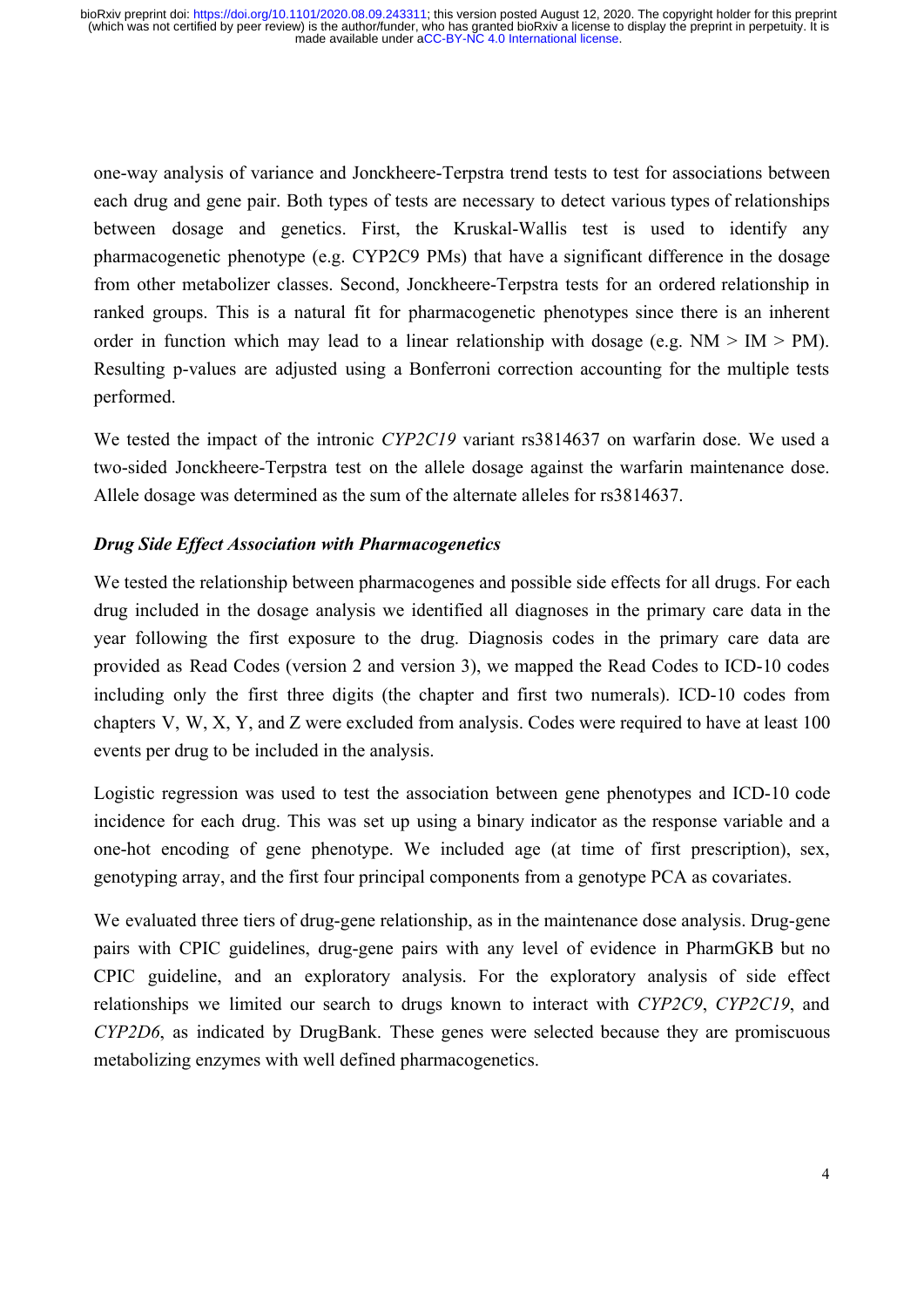#### **Results**

The pharmacogenetic analyses presented here included a total of 201,498 participants after removing 20,615 participants not of european descent. More than 57 million prescriptions are contained within the primary care data, an average of 262 prescriptions per participant. Our initial drug list included 3,358 possible drugs. Of this, 200 were found in the UK Biobank prescription data with sufficient counts to be included in subsequent analysis.

### *Dosage results*

We sought to test the relationship between maintenance dose and pharmacogenes at a biobank scale. We performed this analysis using three groups of drug-gene pairs. Of the drugs with CPIC guidance for any of the nine genes queried, there were 22 that had the minimum of 50 participants for whom a maintenance dose could be calculated. We find that seven of the drug-gene pairs have a significant difference in the dosage across gene phenotypes (Kruskal-Wallis or Jonckeere-Terpstra *p* < 0.05, Table 1). We do not adjust for multiple tests because these are known relationships not discoveries. Warfarin and *CYP2C9* phenotypes had the most significant relationship ( $p \equiv 0$ , Jonckeere-Terpstra). The remaining twenty drug-gene pairs did not have a significant relationship between maintenance dose and gene phenotype.

Table 1. Drug-gene dose relationship results. Drug-gene pairs are presented in three groups: drugs with CPIC guidelines, without guidelines but PharmGKB evidence, and novel associations. Level of Evidence represents the maximum level of evidence for the drug-gene relationship in PharmGKB. p-values with a \* are significant at  $p \le 8.6 \times 10^{-6}$ , bonferroni adjusted. Test indicates which type of test achieved the p-value shown (JT=Jonckheere-Terpstra, KW=Kruskal Wallis). Only results with a standard error less than 0.2 are included.

| Group         | Drug         | Gene        | Level of<br>Evidence | $#$ Samples Test |        | p-value      |
|---------------|--------------|-------------|----------------------|------------------|--------|--------------|
| CPIC guidance | warfarin     | CYP2C9      | 1A                   | 6,409 JT         |        | $0.00E + 00$ |
|               | phenytoin    | CYP2C9      | 1A                   |                  | 459 KW | 7.56E-05     |
|               | azathioprine | <b>TPMT</b> | 1A                   |                  | 799 KW | 2.70E-04     |
|               | imipramine   | CYP2C19     | 2A                   | 348 JT           |        | 8.47E-03     |
|               | warfarin     | CYP4F2      | 1A                   | 4,559 KW         |        | 2.80E-02     |
|               | paroxetine   | CYP2D6      | 1A                   | 2,804 KW         |        | 3.81E-02     |
|               | simvastatin  | SLCO1B1     | 1A                   | 34,611 KW        |        | 4.67E-02     |
| No guidance   | warfarin     | CYP2C19     | 3                    | 6,410 KW         |        | 8.37E-14     |
|               | clobazam     | CYP2C19     | 2A                   |                  | 62 JT  | 1.70E-09     |
|               | nicotine     | CYP2B6      | 3                    | 391 JT           |        | 5.27E-04     |
|               | pantoprazole | CYP2C19     | 3                    | $114$ JT         |        | 6.15E-03     |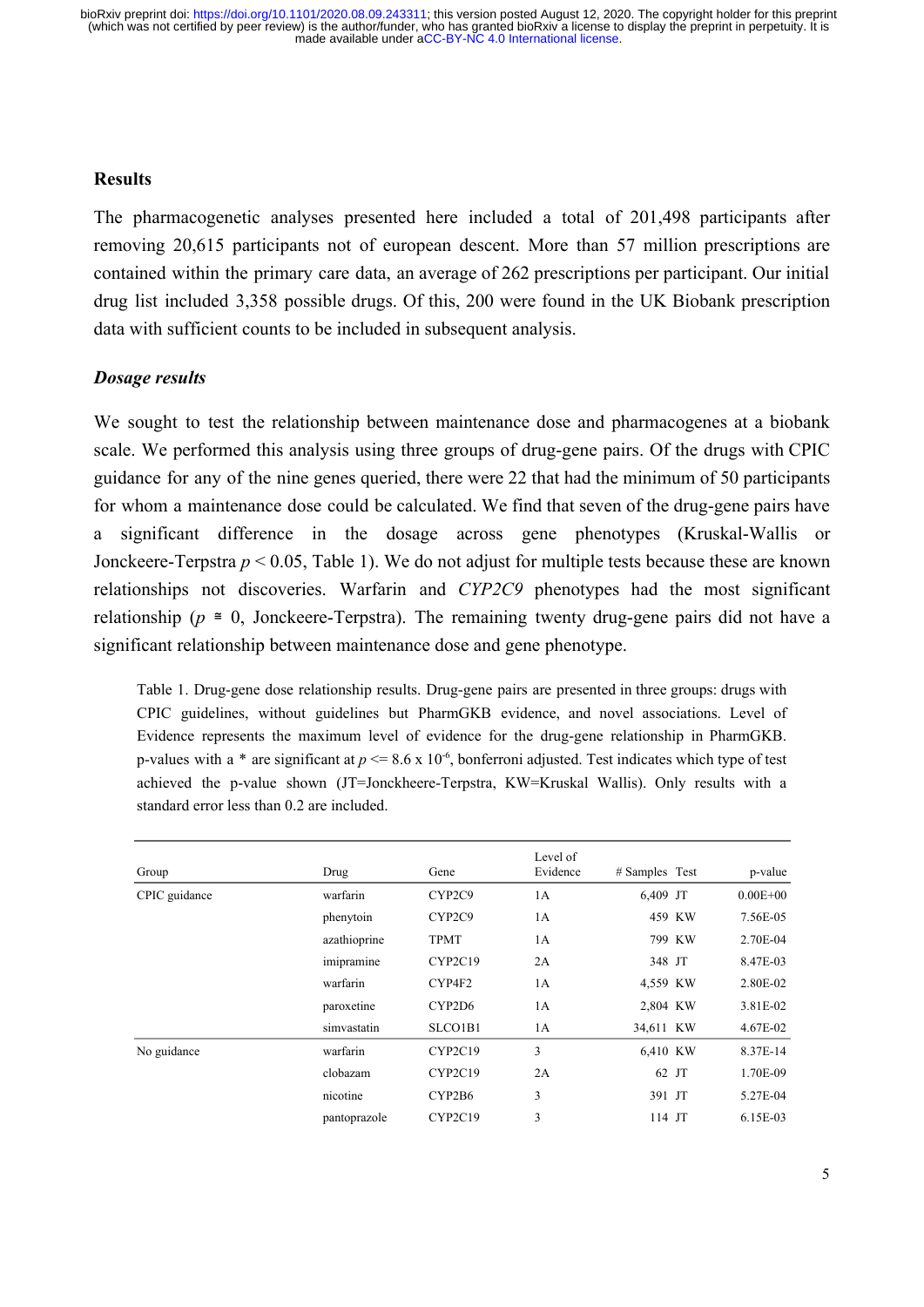|                    | lansoprazole | CYP2C19 | 2A        | 2,793 JT | 2.29E-02       |
|--------------------|--------------|---------|-----------|----------|----------------|
|                    | donepezil    | CYP2D6  | 3         | 368 KW   | $4.22E - 02$   |
|                    | bupropion    | CYP2C19 | 3         | 143 JT   | 4.47E-02       |
| Novel associations | nicardipine  | CYP2C19 | NA        | 54 JT    | 2.59E-08*      |
|                    | moclobemide  | CYP2C19 | NA        | 60 JT    | $3.86E-08*$    |
|                    | cyclosporine | CYP2C19 | NA        | 166 JT   | $1.68E-06*$    |
|                    | rabeprazole  | CYP2C9  | NA        | 223 JT   | $4.11E-05*$    |
|                    | liothyronine | SLCO1B1 | NA        | 103 JT   | $5.06E - 0.5*$ |
|                    | dronedarone  | SLCO1B1 | <b>NA</b> | 58 JT    | 8.50E-05*      |
|                    |              |         |           |          |                |

We then investigated association between maintenance dose and gene phenotype for drug-gene pairs with any level of evidence in PharmGKB but no CPIC guideline. We found seven drug-gene pairs with a p-value less than 0.05 for either the Kruskal-Wallis test or Joncheere-Terpstra trend test (Table 1). The most significant was the Kruskal-Wallis test for warfarin and CYP2C19 phenotype. Investigating the dose relationship with phenotype reveals that CYP2C19 normal metabolizers have a decreased maintenance dose compared to the other CYP2C19 metabolizer classes (Figure 1, second row, first column). We followed up on this finding by interrogating the association between rs3814637 and warfarin maintenance dose.

The intronic variant rs3814637 within *CYP2C19* has been previously reported to be associated with warfarin response<sup>13-15</sup>. This variant is contained within several *CYP2C19* star alleles: *CYP2C19\*1.004*, *CYP2C19\*1.005*, and *CYP2C19\*15.001*, all of which are normal functioning alleles. We observed that normal metabolizers had an average daily dose of 4.8 mg (compared to 5.3 mg for the other metabolizer classes). We then tested the association between rs3814637 and warfarin maintenance dose. We find a significant relationship between rs3814637 dosage and warfarin maintenance dose ( $p \le 1.0 \times 10^{-46}$ , two-sided Jonckheere-Terpstra, Fig. 2).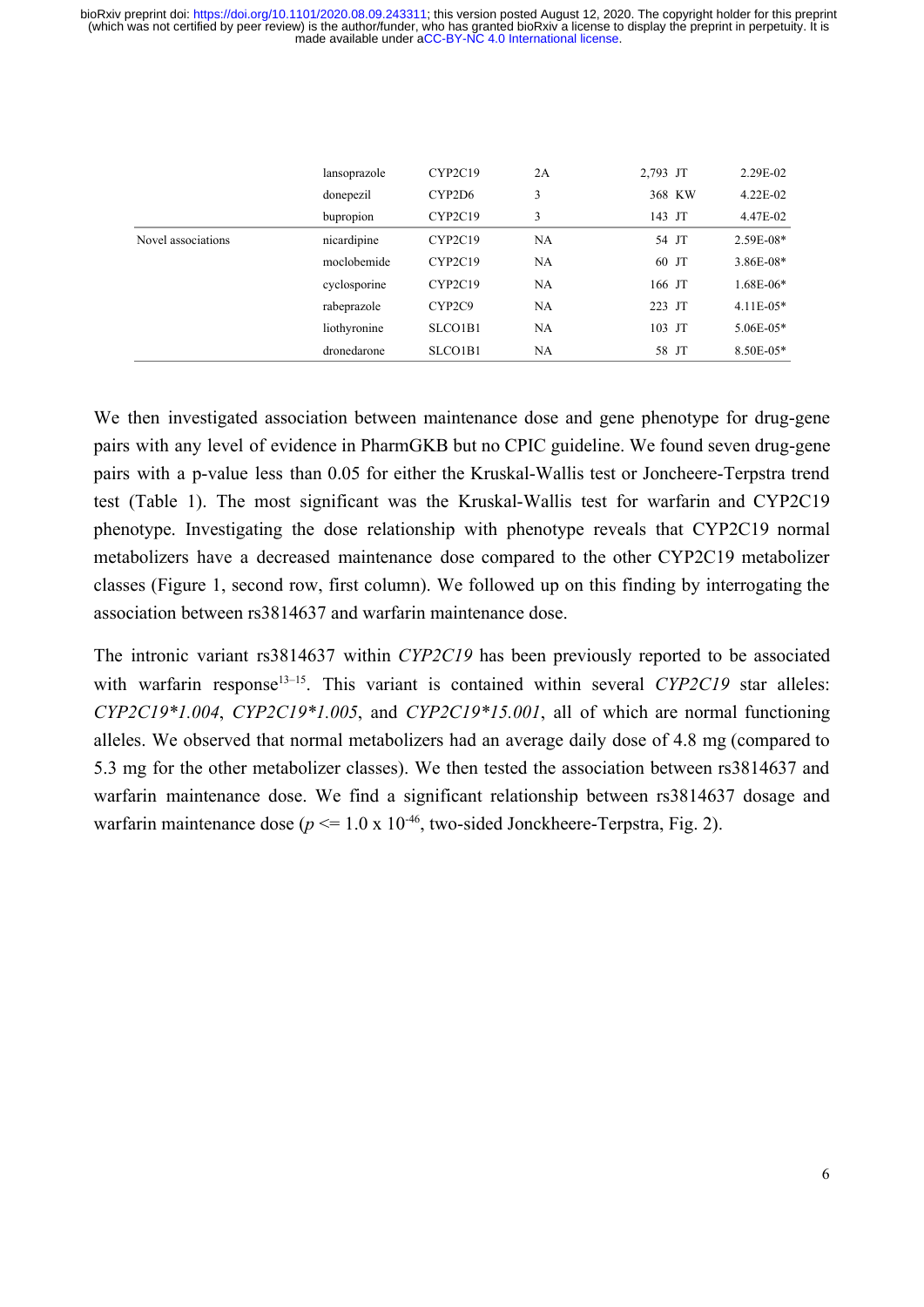

**Figure 1.** Box plots of maintenance dose for most significant drug-gene pairs. The top two most significant pairs are shown for each group. Enzyme metabolizer classes are represented along the x-axis and the distribution of maintenance dose along the y-axis.

We then analyzed the relationship between maintenance dose and gene phenotype for drug-gene pairs that had no previous indication of a pharmacogenetic relationship but are known to interact. We tested 581 drug-gene pairs and found six significant relationships between dose and gene phenotype ( $p < 8.6$  x 10<sup>-6</sup>, Jonckheere-Terpstra, bonferroni adjusted, table 3: Novel associations).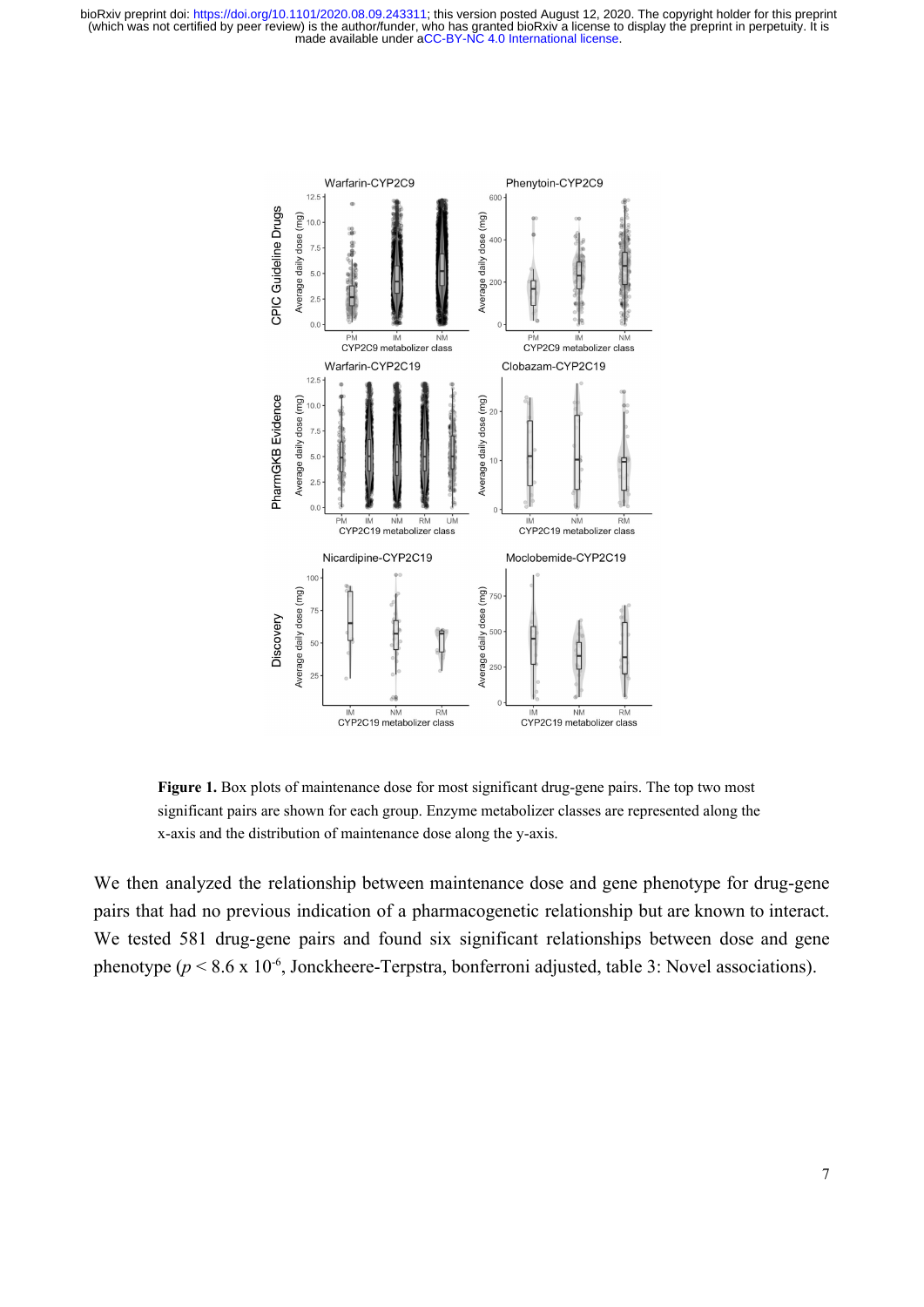

**Figure 2**. CYP2C19 intronic variant rs3814637 has a strong influence on warfarin maintenance dose. The x-axis indicates the alternate allele dosage (the sum of alternate alleles in each participant). The y-axis is the maintenance dose for each individual.

### *Side effect results*

We investigated the degree to which adverse drug reactions related to pharmacogenetics could be discovered by performing a statistical analysis of pharmacogene phenotypes and coded medical events within a one year window following the first administration of a drug. We again evaluated three drug-gene groups starting with drug-gene pairs with CPIC guidelines (Table 2, CPIC Guidance Group). The most significant side effect is a decreased incidence of herpes zoster diagnoses among CYP2C19 intermediate metabolizers on citalopram ( $p \le 8.76 \times 10^{-5}$ ).

Table 2. Drug-gene side effect relationship results. Associations are presented in three groups: drug-gene pairs with CPIC guidelines, pairs with no guidelines but evidence in PharmGKB, and novel associations. Phenotype is the gene phenotype (IM: Intermediate Metabolizer, PM: Poor Metabolizer, RM: Rapid Metabolizer, UM: Ultrarapid Metabolizer, IF: Increased Function, PF: Poor Function). Odds ratio is the odds ratio relative to normal metabolizer or normal function alleles.  $*$  indicates significance with Bonferroni adjusted p-value threshold of 1.0 x  $10^{-5}$ . Only results with a standard error less than 0.2 are included.

| Group                   | Drug          | Gene                            | Level of<br>Evidence | Phenotype | $ICD-10$        | Code definition                                                       | Odds<br>ratio | p-value  |
|-------------------------|---------------|---------------------------------|----------------------|-----------|-----------------|-----------------------------------------------------------------------|---------------|----------|
| <b>CPIC</b><br>Guidance | citalopram    | CYP2C19                         | 1 A                  | IM        | <b>B02</b>      | Herpes zoster                                                         | 0.53          | 8.76E-05 |
|                         | simvastatin   | SLCO1B1                         | 1 A                  | IF        | M65             | Synovitis and tenosynovitis                                           | 1.82          | 1.42E-04 |
|                         | amitriptyline | CYP2C19                         | 1A                   | <b>RM</b> | R <sub>53</sub> | Malaise and fatigue                                                   | 1.55          | 1.74E-04 |
|                         | amitriptyline | CYP2C19                         | 1A                   | <b>UM</b> | J30             | Vasomotor and allergic rhinitis                                       | 1.94          | 2.75E-04 |
|                         | codeine       | CYP2D6                          | 1А                   | <b>PM</b> | A52             | Late syphilis                                                         | 1.78          | 3.30E-04 |
|                         | ibuprofen     | CYP <sub>2</sub> C <sub>9</sub> | 1А                   | <b>PM</b> | E13             | Other specified diabetes mellitus                                     | 2.00          | 4.90E-04 |
|                         | clopidogrel   | CYP2C19                         | 1A                   | <b>RM</b> | <b>B08</b>      | Viral infections characterized by skin and<br>mucous membrane lesions | 0.59          | 5.17E-04 |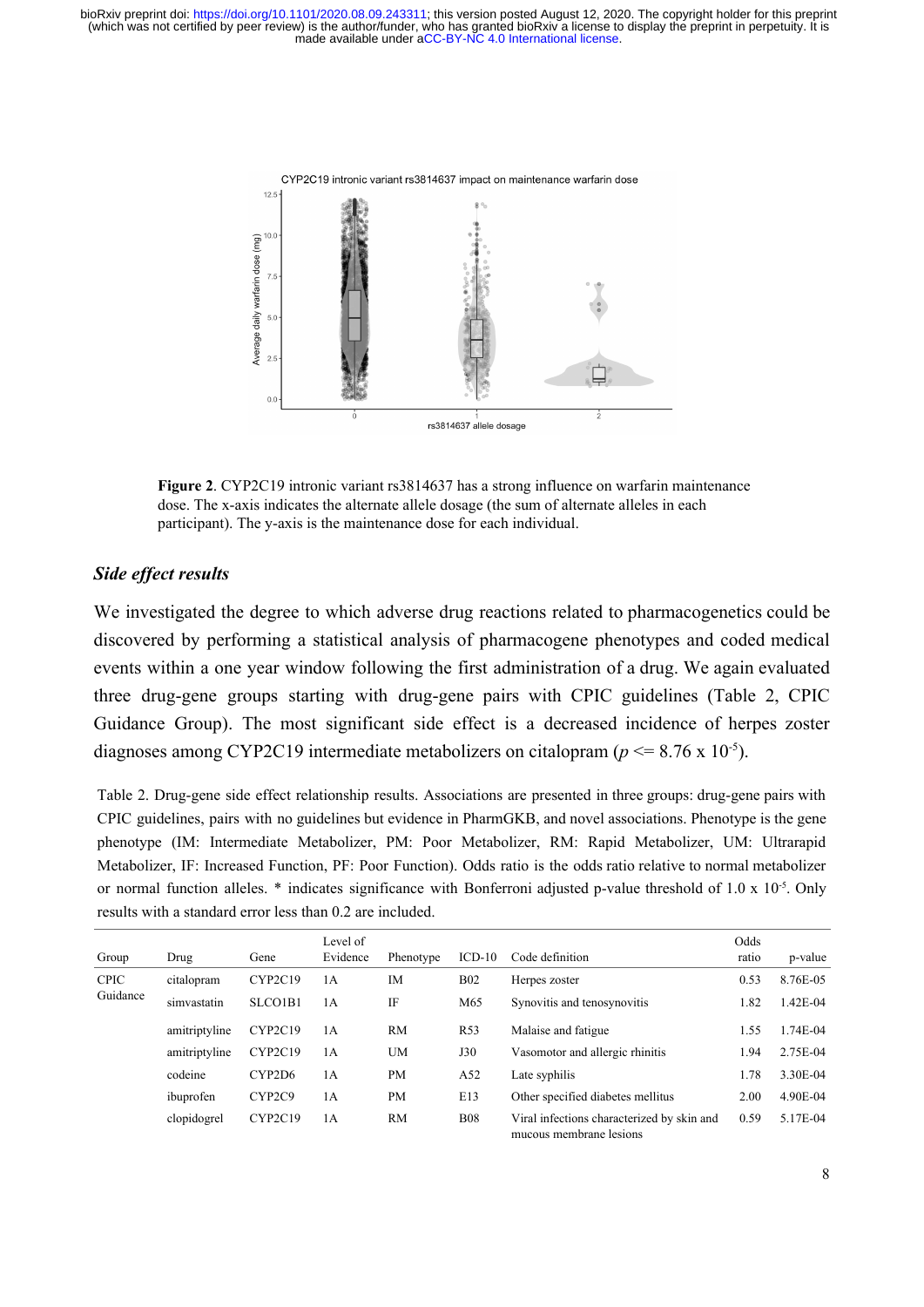|                            | tamoxifen   | CYP2D6  | 1A        | <b>IM</b> | C50             | Malignant neoplasm of breast      | 0.62 | 6.98E-04      |
|----------------------------|-------------|---------|-----------|-----------|-----------------|-----------------------------------|------|---------------|
|                            | simvastatin | SLCO1B1 | 1A        | PF        | M79             | Unspecified soft tissue disorders | 1.49 | 7.46E-04      |
|                            | simvastatin | SLCO1B1 | 1A        | DF        | M65             | Synovitis and tenosynovitis       | 1.79 | 7.75E-04      |
| N <sub>o</sub><br>Guidance | citalopram  | CYP2D6  | 3         | <b>IM</b> | J45             | Asthma                            | 1.44 | 9.13E-05      |
|                            | citalopram  | CYP2D6  | 3         | <b>IM</b> | <b>I50</b>      | Heart failure                     | 1.56 | 1.12E-04      |
|                            | simvastatin | CYP2C9  | 3         | <b>PM</b> | J01             | Acute sinusitis                   | 1.74 | 1.56E-04      |
|                            | citalopram  | CYP2D6  | 3         | <b>IM</b> | J64             | Unspecified pneumoconiosis        | 1.56 | 5.74E-04      |
|                            | propranolol | CYP2D6  | 4         | IM        | O86             | Other puerperal infections        | 1.85 | 6.38E-04      |
| Novel<br>associations      | diazepam    | CYP2C9  | NA        | PM        | M19             | Osteoarthritis                    | 2.33 | $4.52E - 06*$ |
|                            | zopiclone   | CYP2C9  | NA        | IM        | H91             | Unspecified hearing loss          | 2.20 | 1.73E-05      |
|                            | loratadine  | CYP2D6  | <b>NA</b> | <b>IM</b> | M16             | Osteoarthritis of hip             | 1.98 | 1.20E-04      |
|                            | tramadol    | CYP2B6  | <b>NA</b> | <b>PM</b> | H <sub>61</sub> | Disorders of external ear         | 1.95 | 1.86E-04      |
|                            | quinine     | SLCO1B1 | <b>NA</b> | IF        | N39             | Disorders of urinary system       | 1.95 | 1.87E-04      |

Next we looked to see if there are any side effects enriched among drug-gene pairs with any level of evidence but no CPIC guideline. The top five results are shown in Table 2 under "No Guidance". We find several side effects of citalopram enriched among CYP2D6 intermediate metabolizers, including respiratory issues and heart failure. We also find an increased risk of sinus infections among CYP2C9 poor metabolizers on simvastatin, and an increased risk of puerperal infections among CYP2D6 intermediate metabolizers on propranolol.

We interrogated all other drugs known to be metabolized by CYP2C9, CYP2C19, or CYP2D6 for associations with side effects. This resulted in 4,806 independent association tests across 81 drugs. After multiple hypothesis corrections one side effect was significantly associated with a drug-gene pair: increased incidence of osteoarthritis in CYP2C9 poor metabolizers after taking diazepam. We show the top five results from the exploratory analysis in Table 2.

## **Discussion**

Biobanks offer a powerful solution for enabling the study of the relationship between drugs and genes. Large datasets linking genetic data and longitudinal clinical data are becoming more broadly available and allow interrogation of the relationship between drug response and pharmacogenetic phenotypes. Here we derived drug phenotypes in the form of maintenance dose and side effect incidence for more than 200,000 participants across 200 drugs in the UK Biobank and tested their association with well established pharmacogenetic phenotypes for nine genes.

While doctors may not be directly performing genetic tests to make treatment decisions, there is evidence that for some drugs genetics do influence the maintenance dose patients end up on through the natural clinical decision processes of drug selection or dose adjustment. We find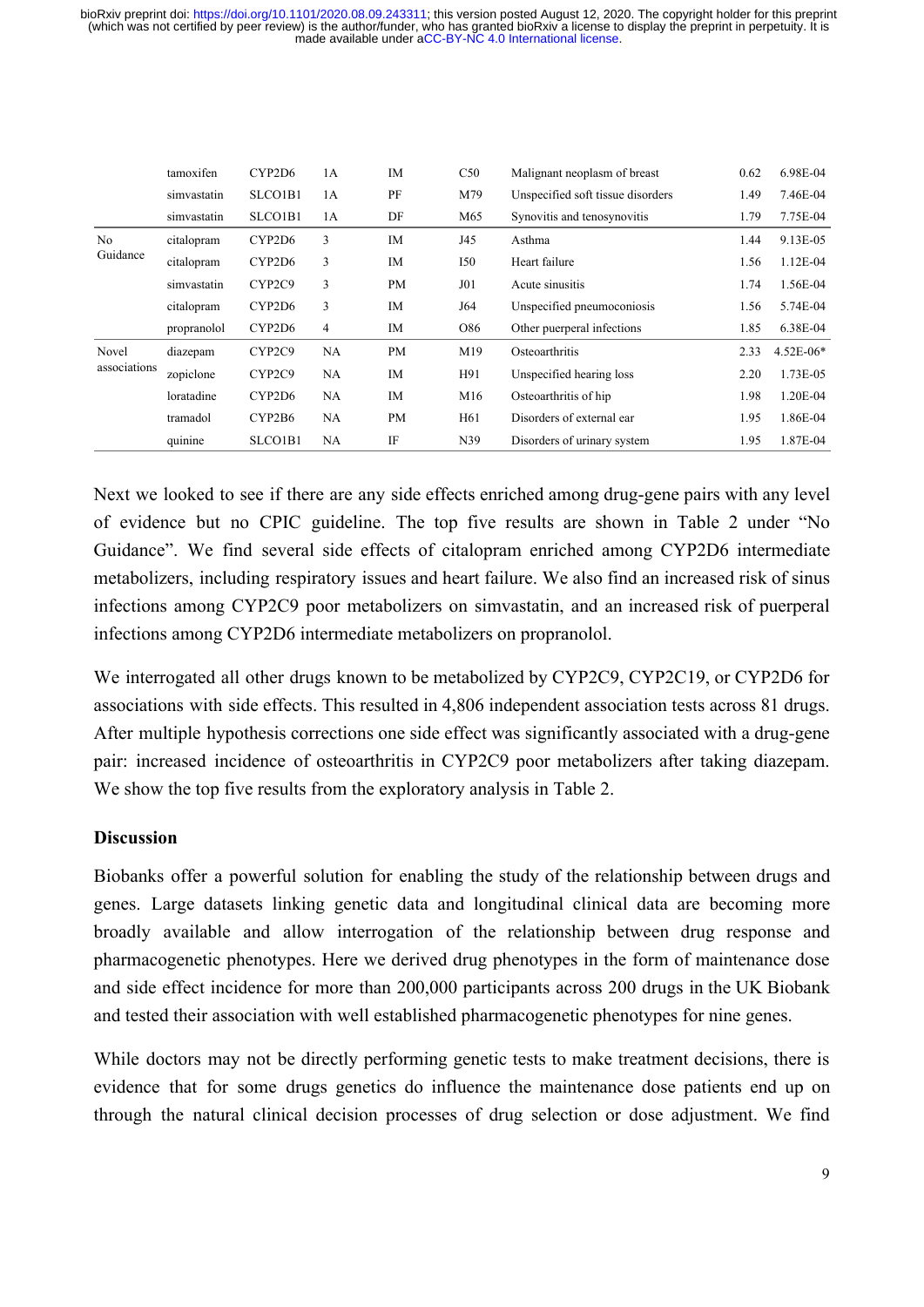evidence to support existing pharmacogenetic associations with maintenance dose. Among 22 drugs with CPIC guidance in our study we find evidence for a genetic influence on maintenance dose for seven drugs. For the remaining pairs with guidance, it is possible we are not likely to observe an association with maintenance dose because efficacy is difficult to measure or side effects leading to a dosage change are rare. Among drugs with any prior evidence of a pharmacogenetic relationship but no CPIC dosage guideline we find that maintenance dose supports the association for seven drug-gene pairs. Most notably, the *CYP2C19* intronic variant rs3814637 has a strong influence on warfarin maintenance dose. There is a gap in the amount of warfarin dosing variability that can be explained by genetics among individuals of African descent<sup>[16](https://paperpile.com/c/7YLZw0/3Cuo)</sup>. rs3814637 has nearly twice the allele frequency in the African population as it does in the European population  $(11.6\% \text{ vs } 6.7\%)^{17}$ . This may explain some of the missing heritability of warfarin response among Africans.

We discovered potential novel pharmacogenetic associations with maintenance dose for six drugs. All of these drug-gene relationships are known interactions (either the drug is metabolized or transported by the resulting protein). There is no literature supporting a pharmacogenetic relationship for five of the six pairs. However, moclobemide has an existing dosage guideline for *CYP2C19* genotype produced by Swissmedic, the Swiss agency for monitoring therapeutic products.

Our analysis of side effects reveals associations with side effects among drug-gene pairs. This analysis is limited due to the large number of tests requiring a strict multiple hypothesis testing threshold, but produces interesting hypotheses. At first glance many of the side effect associations seem unlikely, but literature evidence exists for many of the findings. For example, the most significant association among drugs with CPIC guidelines was a decreased incidence of herpes zoster among CYP2C19 intermediate metabolizers compared to CYP2C19 normal metabolizers treated with citalopram. However, two previous studies have demonstrated that SSRIs can lead to increased resistance to herpes zoster<sup>18,19</sup>[.](https://paperpile.com/c/7YLZw0/qhlR+TwH4) CYP2C19 intermediate metabolizers have an increased blood concentration of citalopram and may have an increased resistance to a herpes zoster infection. We also find CYP2C19 rapid metabolizers on clopidogrel have a decreased risk of viral skin lesions compared to CYP2C19 normal metabolizers. There is evidence that clopidogrel may inhibit viral clearance<sup>20</sup>. It may be possible that CYP2C19 rapid metabolizers have a lower concentration of clopidogrel and therefore the degree to which they are able to fight off viral infections is higher than that of CYP2C19 normal metabolizers. The most significant side effect association is between CYP2C9 poor metabolizers on diazepam having an increased incidence of osteoarthritis. There is no literature that suggests osteoarthritis may be a side effect of diazepam,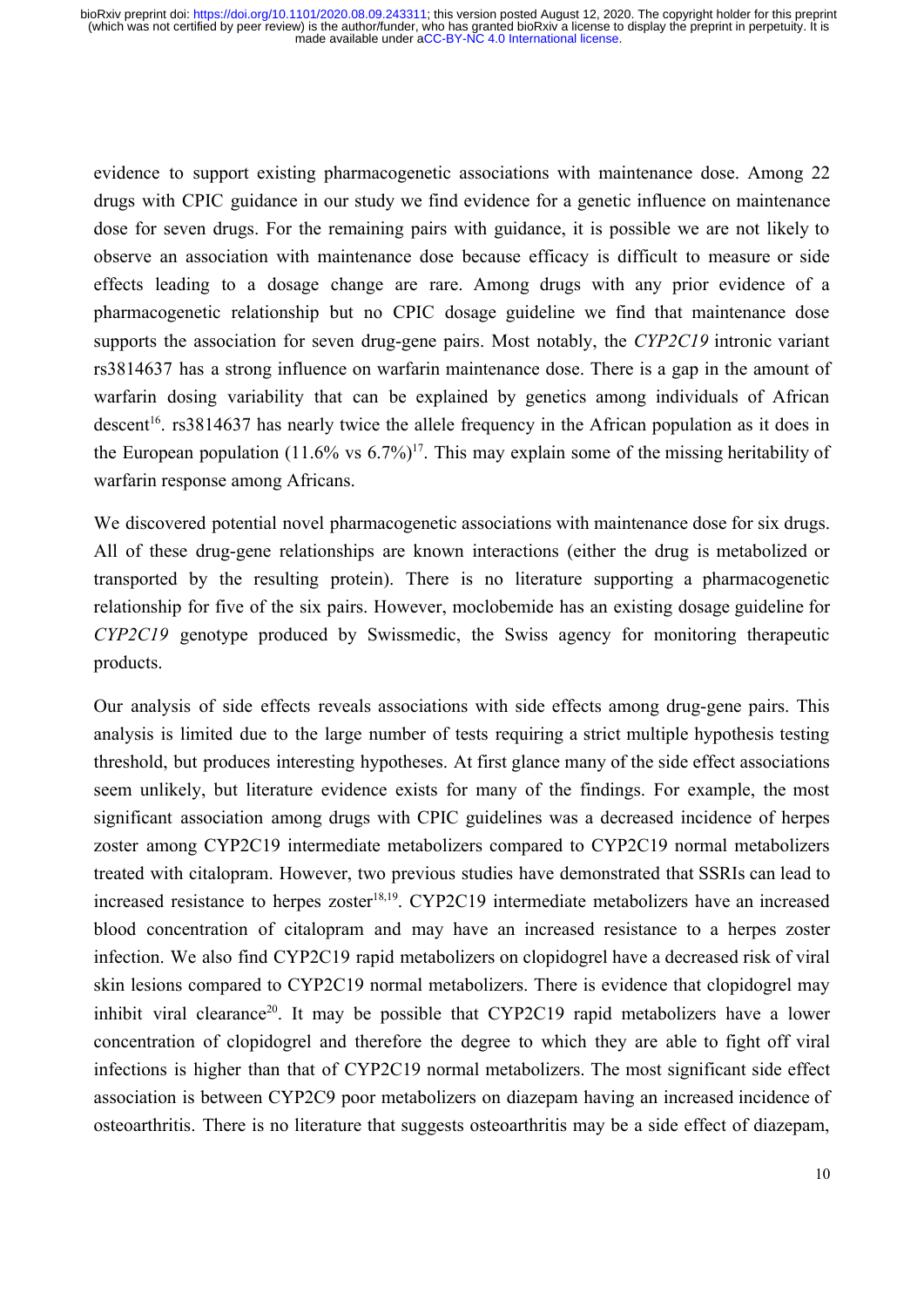although there are studies that suggest diazepam could be used to treat pain as a result of rheumatoid arthritis. Without further evidence it is difficult to say whether this relationship is a true side effect resulting from pharmacogenetics and not a correlation with the drug indication or some other statistical artifact.

This work has several limitations. First, we use pharmacogenetic alleles called from data imputed from genotyping arrays. We previously reported limitations in accuracy of the ability to accurately call alleles in several pharmacogenes from imputed data, notably in *CYP2D6*. The lack of structural variants in the dataset in addition to the inability to call rare variants may lead to inaccurate prediction of CYP2D6 phenotypes. Second, we broadly apply our maintenance dose algorithm to drugs in the UK Biobank. While this is effective for some drugs, better clinical end points may provide an improved representation of patient response. For example, a dose response curve may provide more fine grained insight into individual response and yield better insight into the genetics of drug response. It is challenging to broadly define response across drugs from numerous classes with varying indications and therapeutic indices. Even a single drug can be used for different indications and may require different doses to treat each indication. No catch-all definition will suffice, but maintenance dose does reveal insight into patient response. We also cannot for certain that the calculated maintenance dose is the true maintenance dose for a given patient. Third, the data we used to define drug usage is in the form of prescription orders. We do not know whether the prescriptions were filled or if the patient took the drug as prescribed. Finally, we do not provide any clinical validation of the predictions presented here; further followup is needed.

Biobanks are an immense resource that allow for pharmacogenetic association testing at an unprecedented scale. Longitudinal clinical data is critical to be able to define drug response phenotypes in order to accurately assess patient response to treatment and ultimately test genetic associations. As access to biobanks continue to expand and more data is available, the ability to perform pharmacogenetic studies at large scale will increase. We believe that these resources offer a promising avenue for discovery and will further advance the field of pharmacogenetics.

## **Acknowledgments**

G.M. is supported by the Big Data to Knowledge (BD2K) from the National Institutes of Health (T32 LM012409). R.B.A is supported by NIH/National Institute of General Medical Sciences PharmGKB resource (U24HG010615), NIH GM102365, and the Chan Zuckerberg Biohub. This research has been conducted using the UK Biobank Resource under Application Number 33722. We thank all the participants in the UK Biobank study. Most of the computing for this project was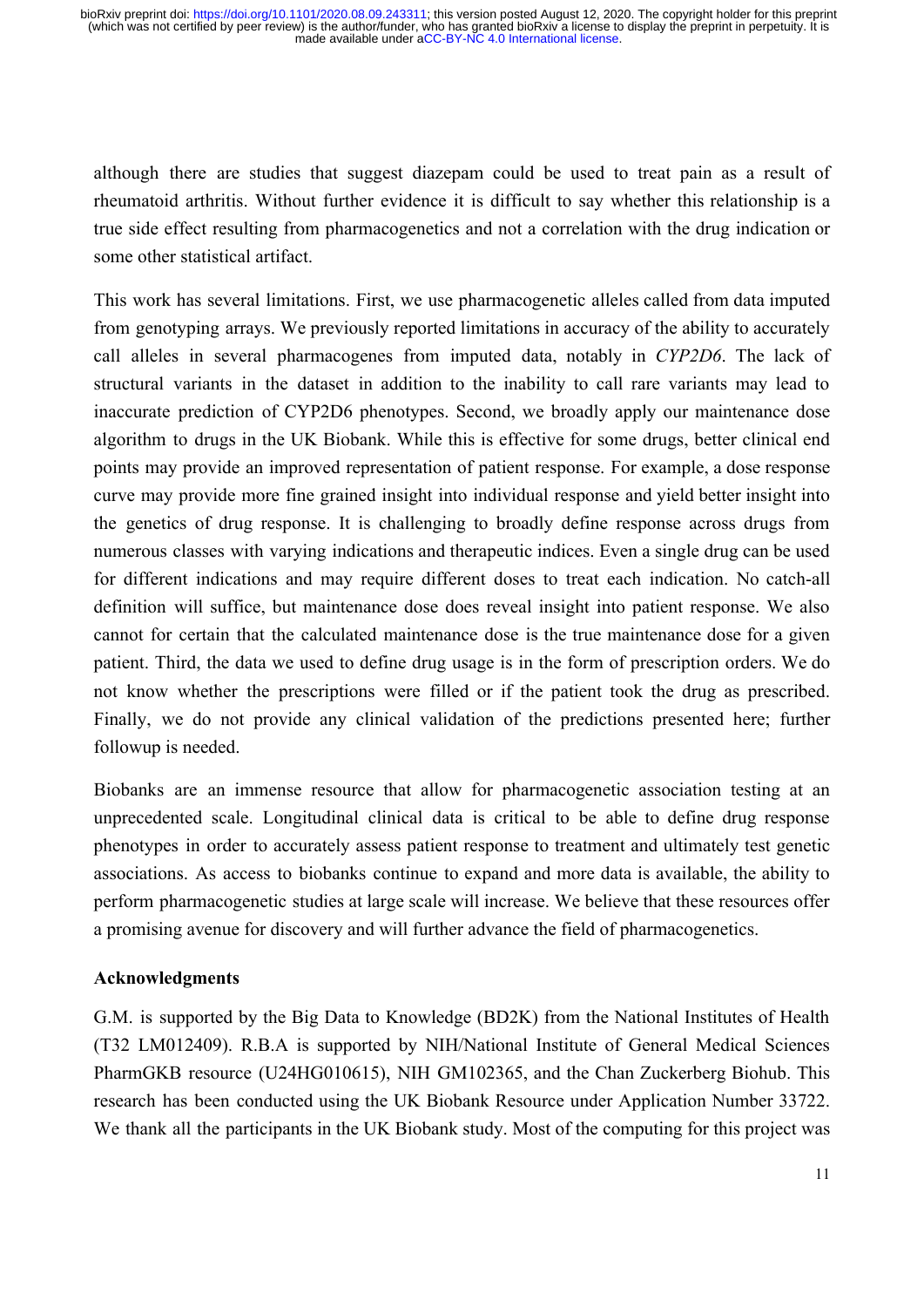performed on the Sherlock cluster. We would like to thank Stanford University, the PharmGKB resource (NIH HG010615), and the Stanford Research Computing Center for providing the computational resources that contributed to these research results. Thank you to Adam Lavertu who helped develop the ideas that led to this work.

# **Competing Interests**

R.B.A. is a stockholder in Personalis.com, 23andme.com.

# **References**

- 1. [Lavertu, A.](http://paperpile.com/b/7YLZw0/sUVc) *[et al.](http://paperpile.com/b/7YLZw0/sUVc)* [Pharmacogenomics and big genomic data: from lab to clinic and back](http://paperpile.com/b/7YLZw0/sUVc) [again.](http://paperpile.com/b/7YLZw0/sUVc) *[Hum. Mol. Genet.](http://paperpile.com/b/7YLZw0/sUVc)* **[27](http://paperpile.com/b/7YLZw0/sUVc)**[, R72–R78 \(2018\).](http://paperpile.com/b/7YLZw0/sUVc)
- 2. [Relling, M. V. & Klein, T. E. CPIC: Clinical Pharmacogenetics Implementation Consortium](http://paperpile.com/b/7YLZw0/Tk2f)  [of the Pharmacogenomics Research Network.](http://paperpile.com/b/7YLZw0/Tk2f) *[Clin. Pharmacol. Ther.](http://paperpile.com/b/7YLZw0/Tk2f)* **[89](http://paperpile.com/b/7YLZw0/Tk2f)**[, 464–467 \(2011\).](http://paperpile.com/b/7YLZw0/Tk2f)
- 3. [Krebs, K. & Milani, L. Translating pharmacogenomics into clinical decisions: do not let the](http://paperpile.com/b/7YLZw0/PasA)  [perfect be the enemy of the good.](http://paperpile.com/b/7YLZw0/PasA) *[Hum. Genomics](http://paperpile.com/b/7YLZw0/PasA)* **[13](http://paperpile.com/b/7YLZw0/PasA)**[, 39 \(2019\).](http://paperpile.com/b/7YLZw0/PasA)
- 4. [International Warfarin Pharmacogenetics Consortium](http://paperpile.com/b/7YLZw0/Mbui) *[et al.](http://paperpile.com/b/7YLZw0/Mbui)* [Estimation of the warfarin dose](http://paperpile.com/b/7YLZw0/Mbui)  [with clinical and pharmacogenetic data.](http://paperpile.com/b/7YLZw0/Mbui) *[N. Engl. J. Med.](http://paperpile.com/b/7YLZw0/Mbui)* **[360](http://paperpile.com/b/7YLZw0/Mbui)**[, 753–764 \(2009\).](http://paperpile.com/b/7YLZw0/Mbui)
- 5. [Ramsey, L. B.](http://paperpile.com/b/7YLZw0/iyfB) *[et al.](http://paperpile.com/b/7YLZw0/iyfB)* [The clinical pharmacogenetics implementation consortium guideline for](http://paperpile.com/b/7YLZw0/iyfB) [SLCO1B1 and simvastatin-induced myopathy: 2014 update.](http://paperpile.com/b/7YLZw0/iyfB) *[Clin. Pharmacol. Ther.](http://paperpile.com/b/7YLZw0/iyfB)* **[96](http://paperpile.com/b/7YLZw0/iyfB)**[,](http://paperpile.com/b/7YLZw0/iyfB)  [423–428 \(2014\).](http://paperpile.com/b/7YLZw0/iyfB)
- 6. [Wilke, R. A.](http://paperpile.com/b/7YLZw0/1Fqu) *[et al.](http://paperpile.com/b/7YLZw0/1Fqu)* [The emerging role of electronic medical records in pharmacogenomics.](http://paperpile.com/b/7YLZw0/1Fqu) *[Clin. Pharmacol. Ther.](http://paperpile.com/b/7YLZw0/1Fqu)* **[89](http://paperpile.com/b/7YLZw0/1Fqu)**[, 379–386 \(2011\).](http://paperpile.com/b/7YLZw0/1Fqu)
- 7. [Wei, W.-Q.](http://paperpile.com/b/7YLZw0/zlYs) *[et al.](http://paperpile.com/b/7YLZw0/zlYs)* [Characterization of statin dose response in electronic medical records.](http://paperpile.com/b/7YLZw0/zlYs) *[Clin.](http://paperpile.com/b/7YLZw0/zlYs)  [Pharmacol. Ther.](http://paperpile.com/b/7YLZw0/zlYs)* **[95](http://paperpile.com/b/7YLZw0/zlYs)**[, 331–338 \(2014\).](http://paperpile.com/b/7YLZw0/zlYs)
- 8. [McInnes, G.](http://paperpile.com/b/7YLZw0/im9c) *[et al.](http://paperpile.com/b/7YLZw0/im9c)* [Pharmacogenetics at scale: An analysis of the UK Biobank.](http://paperpile.com/b/7YLZw0/im9c) *[bioRxiv](http://paperpile.com/b/7YLZw0/im9c)* [2020.05.30.125583 \(2020\) doi:](http://paperpile.com/b/7YLZw0/im9c)[10.1101/2020.05.30.125583](http://dx.doi.org/10.1101/2020.05.30.125583)[.](http://paperpile.com/b/7YLZw0/im9c)
- 9. [Reisberg, S.](http://paperpile.com/b/7YLZw0/mhTf) *[et al.](http://paperpile.com/b/7YLZw0/mhTf)* [Translating genotype data of 44,000 biobank participants into clinical](http://paperpile.com/b/7YLZw0/mhTf) [pharmacogenetic recommendations: challenges and solutions.](http://paperpile.com/b/7YLZw0/mhTf) *[Genet. Med.](http://paperpile.com/b/7YLZw0/mhTf)* [\(2018\).](http://paperpile.com/b/7YLZw0/mhTf)
- 10. [Sudlow, C.](http://paperpile.com/b/7YLZw0/ilTN) *[et al.](http://paperpile.com/b/7YLZw0/ilTN)* [UK biobank: an open access resource for identifying the causes of a wide](http://paperpile.com/b/7YLZw0/ilTN) [range of complex diseases of middle and old age.](http://paperpile.com/b/7YLZw0/ilTN) *[PLoS Med.](http://paperpile.com/b/7YLZw0/ilTN)* **[12](http://paperpile.com/b/7YLZw0/ilTN)**[, e1001779 \(2015\).](http://paperpile.com/b/7YLZw0/ilTN)
- 11. [Whirl-Carrillo, M.](http://paperpile.com/b/7YLZw0/iAXe) *[et al.](http://paperpile.com/b/7YLZw0/iAXe)* [Pharmacogenomics knowledge for personalized medicine.](http://paperpile.com/b/7YLZw0/iAXe) *[Clin.](http://paperpile.com/b/7YLZw0/iAXe)  [Pharmacol. Ther.](http://paperpile.com/b/7YLZw0/iAXe)* **[92](http://paperpile.com/b/7YLZw0/iAXe)**[, 414–417 \(2012\).](http://paperpile.com/b/7YLZw0/iAXe)
- 12. [Wishart, D. S.](http://paperpile.com/b/7YLZw0/2c34) *[et al.](http://paperpile.com/b/7YLZw0/2c34)* [DrugBank 5.0: a major update to the DrugBank database for 2018.](http://paperpile.com/b/7YLZw0/2c34)